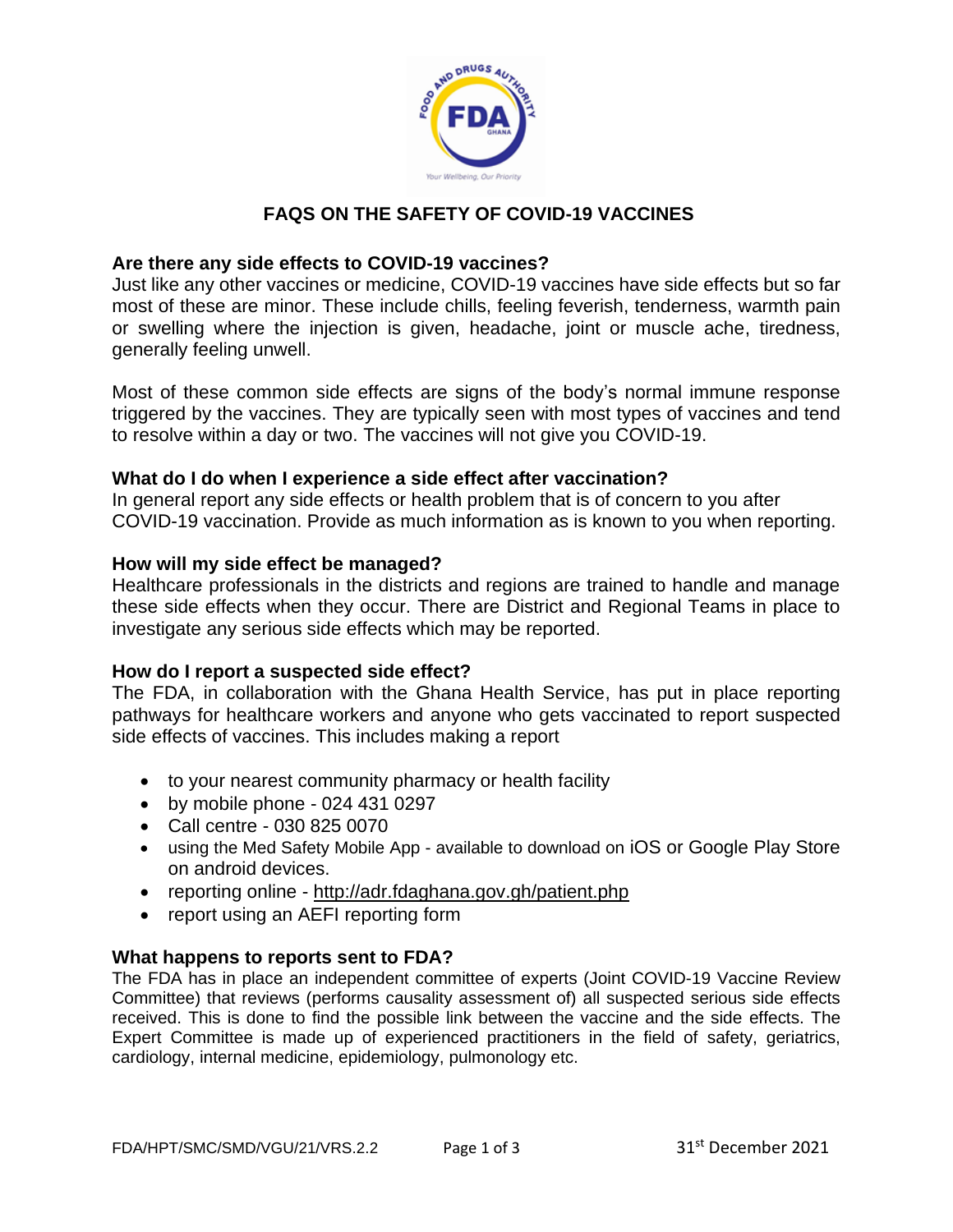

# **Are there any groups that shouldn't receive COVID-19 vaccines?**

Children below 18 years of age will not be vaccinated unless with Pfizer-BioNTech COVID-19 Vaccine which can be given to children from 15 years of age. People with history of severe allergy to any of the ingredients of the vaccines should not be vaccinated.

### **Are the ingredients in COVID-19 vaccines safe?**

Nearly all the ingredients in COVID-19 vaccines are also ingredients in many foods – fats, sugars and salts.

The exact vaccine ingredients vary by manufacturer. Pfizer-BioNTech and Moderna COVID-19 vaccines also contain messenger RNA (mRNA). Johnson & Johnson, Sputnik V and AstraZeneca COVID-19 vaccines contain a harmless version of the virus unrelated to the virus that causes COVID-19.

These give instructions to cells in your body to create an immune response. This response helps protect you from getting sick with COVID-19 in the future. After the body produces an immune response, it discards all the vaccine ingredients just as it would discard any information that cells no longer need. This process is part of normal body functioning.

# **Does COVID-19 vaccines contain microchips?**

COVID-19 vaccines **DO NOT** contain microchips. Vaccines are developed to fight against disease and are not administered to track a person's movement.

### **What are the long-term safety issues of the vaccines?**

Large numbers of vaccines administered round the world during trials and since introduction and the vaccines have so far shown excellent safety results. There is currently no evidence that vaccines approved for use during the pandemic can cause long-term side effects. Meanwhile, Ghana's robust safety monitoring system and ongoing worldwide safety monitoring and safety studies will ensure that any unexpected side effects (if they happen) are promptly investigated.

### **Would the vaccine change my genetic material?**

Currently there is no evidence that vaccines including those for COVID-19 can lead to changes in genetic materials.

### **Does the FDA have the capacity to monitor the safety of COVID-19 vaccines?**

The FDA has effectively coordinated the introduction of new vaccines including the pneumococcal/rotavirus vaccines, measles rubella, malaria vaccine into the routine immunization programme without major safety concerns. The FDA has been a member of the World Health Organization (WHO) Programme for International Drug Monitoring